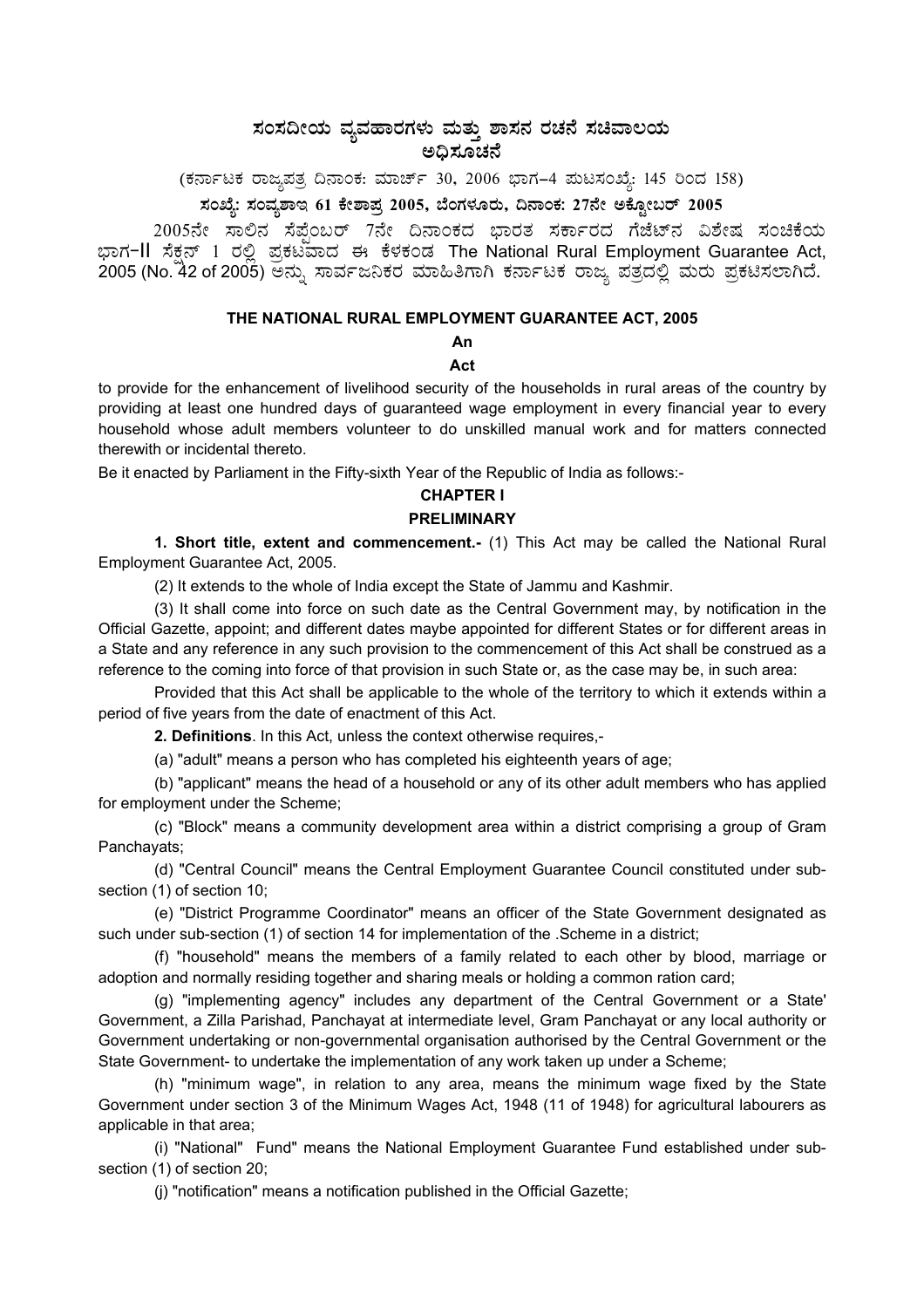(k) "preferred work" means any work which is taken up for implementation on a priority basis under a Scheme;

(/) "prescribed" means prescribed by rules made under this Act ;

(m) "Programme Officer" means an officer appointed under sub-section (1) of section 15 for implementing the Scheme;

(n) "project" means any work taken up under a Scheme for the purpose of providing employment to the applicants;

(0) "rural area" means any area in a State except those areas covered by any urban local body or a Cantonment Board established or constituted under any law for the time being in force;

(P) "Scheme" means a Scheme notified by the State Government under sub- section (1) of section 4;

(q) "State Council" means the State Employment Guarantee Council constituted under subsection (1) of section 12;

(r) "unskilled manual work" means any physical work which any adult person is capable of doing without any skill or special training;

(s) "wage rate" means the wage rate referred to in section 6.

## **CHAPTER ll**

## **GUARANTEE OF EMPLOYMENT IN RURAL AREAS**

**3. Guarantee of rural employment to house holds.**- (1) Save as otherwise provided, the State Government shall, in such rural area in the State as may be notified by the Central Government, provide to every household whose adult members volunteer to do unskilled manual work not less than one hundred days of such work in a financial year in accordance with the Scheme made under this Act.

(2) Every person who has done the work given to him under the Scheme shall be entitled to receive wages at the wage rate for each day of work.

(3) Save as otherwise provided in this Act, the disbursement of daily wages shall be made on a weekly basis or in any case not later than a fortnight after the date on which such work was done.

(4) The Central Government or the State Government may, within .the limits of its economic capacity and development, make provisions for securing work to every adult member of a household under a Scheme'for any period beyond the period guaranteed under sub-section (1), as may be expedient.

## **CHAPTER Ill**

# **EMPLOYMENT GUARANTEE SCHEMES AND UNEMPLOYMENT ALLOWANCE**

**4. Employment Guarantee Schemes for rural areas**.- (1) For the purposes of giving effect to the provisions of section 3, every State Government shall, within six months from the date of commencement of this Act, by notification, make a Scheme, for providing not less than one hundred days of guaranteed employment in a financial year to every household in the rural areas covered under the Scheme and whose adult members, by application, volunteer to do unskilled manual work subject to the conditions laid down by or under this Act and in the Scheme:

Provided that until any such Scheme is notified by the State Government, the Annual Action Plan or Perspective Plan for the Sampoorna Grameen. Rozgar Yojana (SGRY) or the National Food for Work Programme

(NFFWP) whichever is in force in the concerned area immediately before such notification shall be deemed to be the action plan for the Scheme for the purposes of this Act.

(2) The State Government shall publish a summary of the Scheme made by it in at least two local newspapers, one of which shall be in a vernacular language circulating in the area or areas to which such Scheme shall apply.

(3) The Scheme made under sub-section (1) shall provide for the minimum features specified in Schedule I.

**5. Conditions for providing guarantee employment.- (1)** The State Government may, without prejudice to the conditions specified in Schedule ll, specify in the Scheme the conditions for providing guaranteed employment under this Act.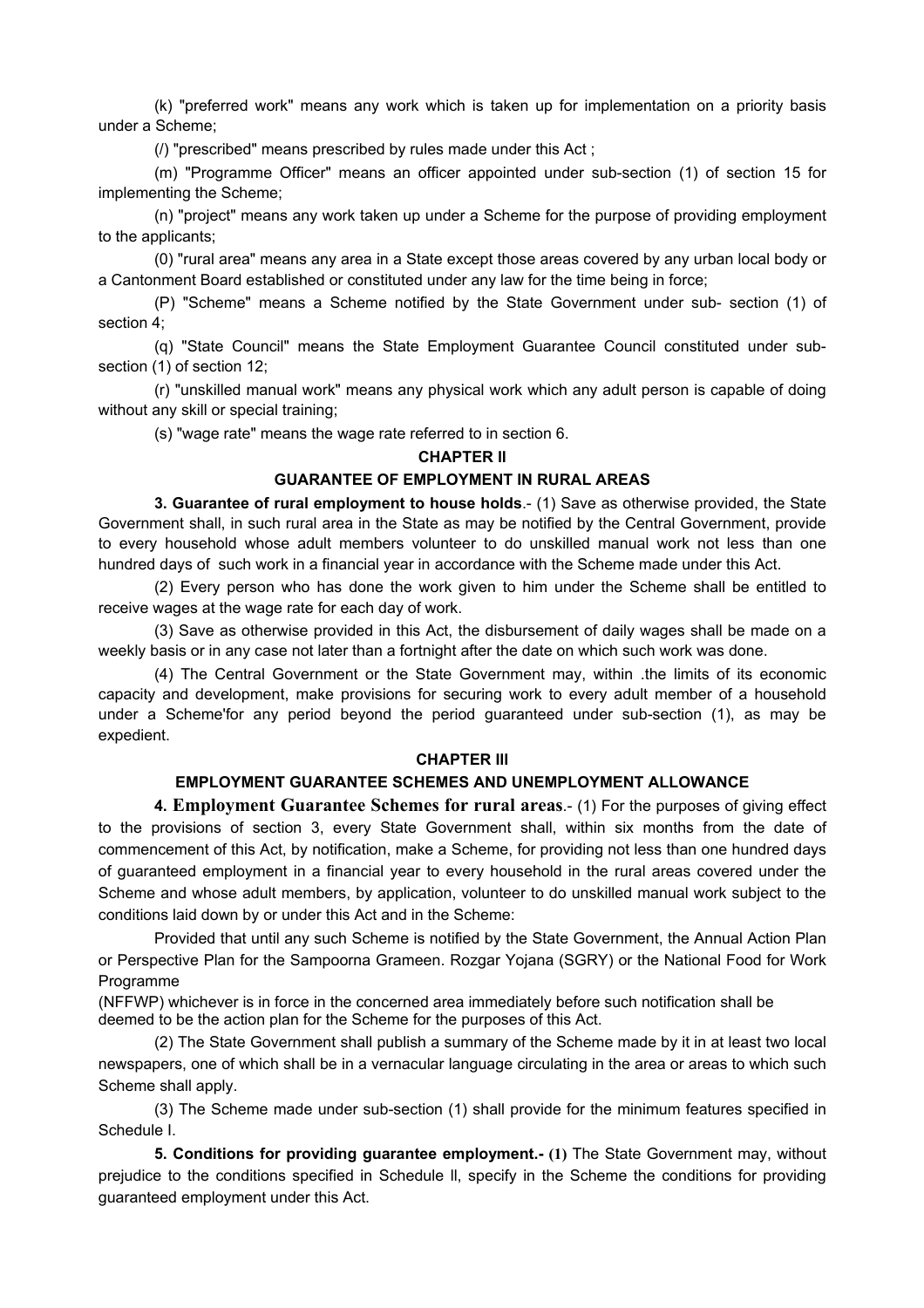(2) The persons employed under any Scheme made under this Act shall be entitled to such facilities not less than the minimum facilities specified in Schedule II.

**6. Wage rate.-** (1) Notwithstanding anything contained in the Minimum Wages Act, 1948, (11 of 1948) the Central Government may, by notification, specify the wage rate for the purposes of this Act ;

Provided that different rates of wages may be specified for different areas:

Provided further that the wage rate specified from time to time under any such notification shall not be at a rate less than sixty rupees per day.

(2) Until such time as a wage rate is fixed by the Central Government in respect of any area in a State, the minimum wage fixed by the State Government under section 3 of the Minimum Wages Act, I948 (11 of 1948) for agricultural labourers, shall be considered as the wage rate applicable to that area.

**7. Payment of unemployment allowance.-** (1) If an applicant for employment under the Scheme is not provided such employment within fifteen days of receipt of his applicatIon seeking employment or from the date on which the employment has been sought in the case of an advance application, whichever is later, he shall be entitled to a daily unemployment allowance in accordance with this section.

(2) Subject to such terms and conditions of eligibility as may be prescribed by the State Government and subject to the provisions of this Act and the Schemes and the economic capacity of the State Government, the unemployment allowance payable under sub-section (1) shall be paid to the applicants of a household subject to the entitlement of the household at such rate as may be specified by the State Government, by notification, in consultation with the State Council:

Provided that no such rate shall be less than one-fourth of the wage rate for the first thirty days during the financial year and not less than one-half of the wage rate for the remaining period of the financial year.

(3) The liability of the State Government to pay unemployment allowance to a household during any financial year shall cease as soon as-

(a) the applicant is directed by the Gram Panchayat or the Programme Officer .toreport for work either by himself or depute at least one adult member of his household; or

(b) the period for which employment is sought comes to an end and no member of the household of the applicant had turned up for employment or

(c) the adult members of the household of the applicant have received in total at least one hundred. days of work within the financial year; or

(d) the household of the applicant has earned as much from the wages and unemployment allowance taken together which is equal to the wages for one hundred days of work during the financial year.

(4) The unemployment allowance payable to, the household of an applicant jointly shall be sanctioned and disbursed by the Programme Officer or such local authority (including the Panchayats at the district, intermediate or village level) as the State Government may, by notification, authorise in this behalf.

(5) Every payment of unemployment allowance under sub-section (1) shall be made or offered not later than fifteen days from the date on which it became due for payment.

(6) The State Government may prescribe the procedure for payment of unemployment allowance under this Act.

**8. Non-disbursement of unemployment allowance in certain circumstances.-** (1) If the Programme Officer is not in a position to disburse the unemployment allowance in time or at all for any reason beyond his control, he shall report the matter to the District Programme Coordinator and announce such reasons in a notice to be displayed on his notice board and the notice board of the Gram Panchayat and such other conspicious places as he may deem necessary.

(2) Every case of non-payment or delayed payment of unemployment allowance shall be reported in the annual report submitted by the District Programme Coordinator to the State Government along with the reasons for such non-payment or delayed payment.

(3) The State Government shall take all measures to make the payment of unemployment allowance reported under sub-section (1) to the concerned household as expeditiously as possible.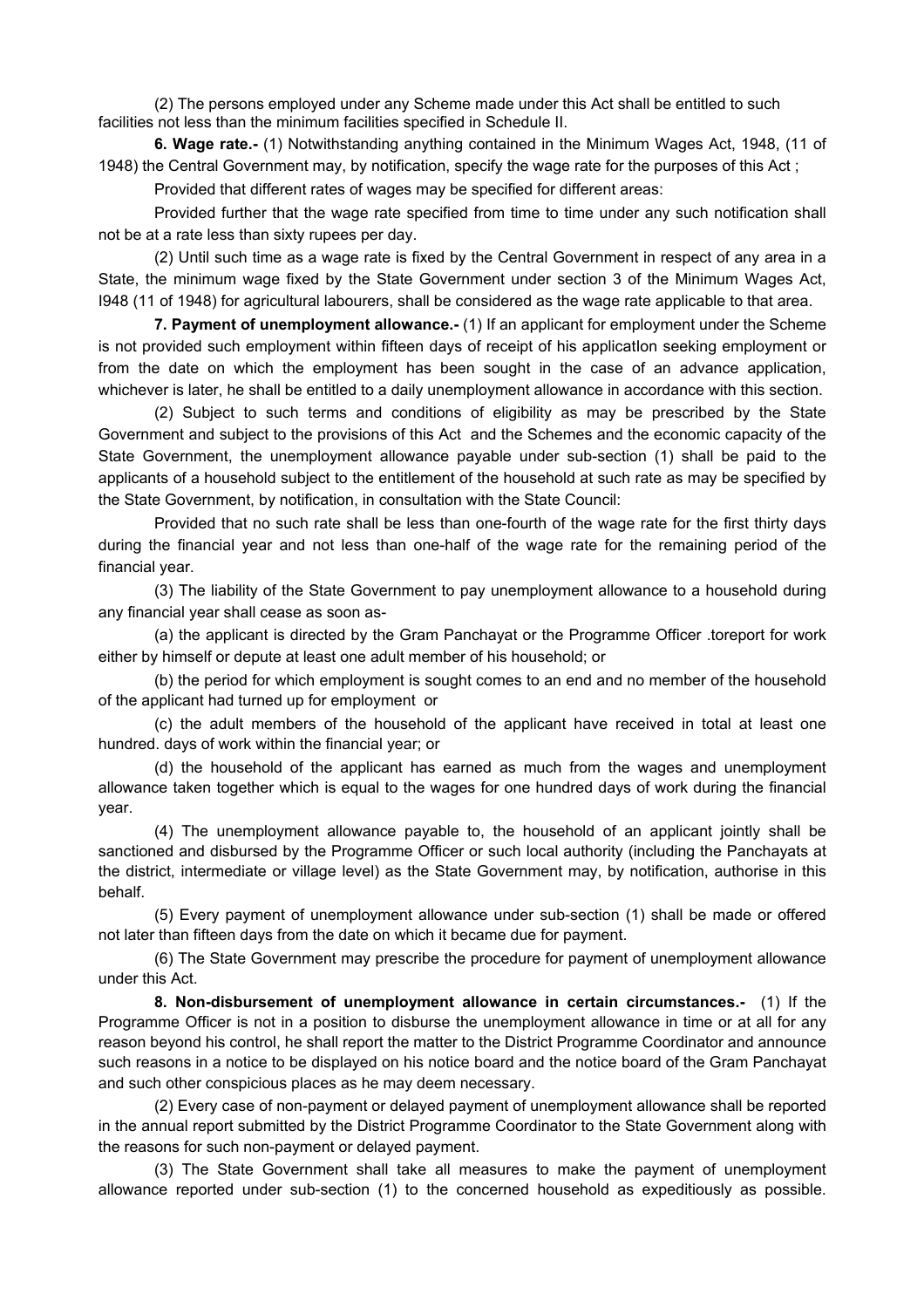# **9. Disentitlement to receive unemployment allowance in certain circumstances.- 9** An

applicant who - (a) does not accept the employment provided to his household under a Scheme; or (b) does not report for work within fifteen days of being notified by the Programme Officer or the implementing agency to report for the work; or

(c) continuously remains absent from work, without obtaining a permission from the concerned implementing agency for a period of more than one week or remains absent for a total period of more than one week in any month,shall not be eligible to claim the unemployment allowance payable under this Act for a period of three months but shall be eligible to seek employment under the Scheme at any time.

#### **CHAPTER IV**

#### **IMPLEMENTING AND MONITORING AUTHORITIES**

**10. Central Employment Guarantee Council.-** (1) With effect from such date as the Central Government may, by notification specify, there shall be constituted a Council to be called the Central Emplyment Council to discharge the functions, and perform the duties, assigned to it by or under this Act.

(2) The headquarters of the Central Council shall be at Delhi.

(3) The Central Council shall consist of the following members to be appointed by the Central Government, namely:-

(a) a Chairperson;

(b) not more than such number of representatives of the Central Ministries including the Planning Commission not below the rank of Joint Secretary to the Government of India as may be determined by the Central Government;

(c) not more than such number of representatives of the State Governments as may be determined by the Central Government;

(d) not more than fifteen non-official members representing Panchayati Raj Institutions, organisations of workers and disadvantaged groups:

Provided that such non-official members shall include two chairpersons of District Panchayats nominated by the Central Government by rotation for a period of one year at a time:

Provided further that not less than one-third of the non-official members nominated under this clause shall be women:

Provided also that not less than one-third of the non-official mebers shall be belonging to the Scheduled Castes, the Scheduled Tribes, the Othr Backward Classes and Minorities;

(e) such number of representatives of the States as the Central Government may, by rules, determine in this behalf;

(f) a Member-Secretary not below the rank of Joint Secretary to the Government of India.

(4) The terms and conditions subject to which .the Chairperson and other members of the Central Council may be appointed and the time, place and procedure of the meetings (including the quorum at such meetings) of the Central Council shall be such as may be prescribed by the Central Government.

**11. Functions and duties of Central Council.-** (1) The Central Council shall perform and discharge the following functions and duties, namely:-

(a) establish a central evaluation and monitoring system;

(b) advise the Central Government on all matters concerning the implementation of this Act.

(c) review the monitoring and redressal mechanism from time to time and recommend improvements required;

(d) promote the widest possible dissemination of information about the Schemes made under this Act ;

(e) monitoring the implementations of this Act ;

(f) preparation of annual reports to be laid before Parliament by the Central Government on the implementation of this Act ;

(g) any other duty or function as may be assigned to it by the Central Government.

(2) The Central Council shall have the power to undertake evaluation of the various Schemes made under this Act and for that purpose collect or cause to be collected statistics pertaining to the rural economy and the implementation of the Schemes.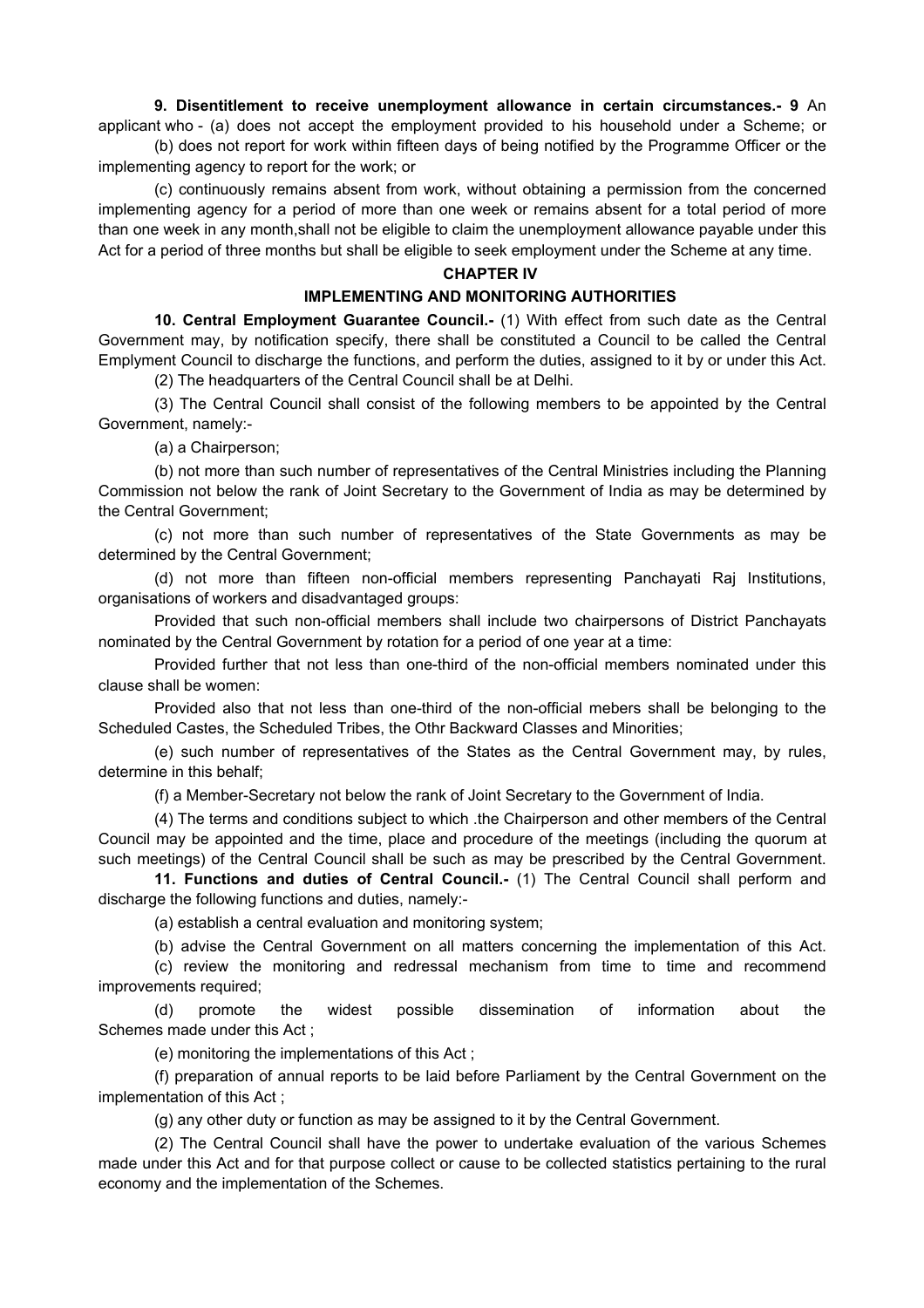**12. State Employment Guarantee Council.-** (1) For the purposes of regular monitoring and reviewing the implementation of this Act at the State level, every State Government shall constitute a State Council to be known as the .......... (name of the State) State Employment Guarantee Council with a Chairperson and such number of official members as may be determined by the State Government and not. more than fifteen non-official members nominated by the State Government from Panchayati Raj institutions, organisations of workers and disadvantaged groups:

Provided that not less than one-third of the non-official members nominated under this clause shall be women:

Provided further that not less than one third of the non-official members shall be belonging to the Scheduled Castes, the Scheduled Tribes, the Other Backward Classes and Minorities.

(2) The terms and conditions subject to which the Chairperson and members of the State Council may be appointed and the time, place and procedure of the meetings (including the quorum at such meetings) of the State Council shall be such as may be prescribed by the State Government.

(3) The duties and functions of the State Council shall include-

(a) advising the State Government on all matters concerning the Scheme and its implementation in the State;

(b) determining the preferred works;

(c) reviewing the monitoring and redressal mechanisms from time to time and recommending improvements;

(d) promoting the widest possible dissemination of information about this Act and the Schemes under it;

(e) monitoring the implementation of this Act and the Schemes in the State and coordinating such implementation with the Central Council;

(f) preparing the annual report to be laid before the State Legislature by the State Government;

(g) any other duty or function as may be assigned to it by the Central Council or the State Government.

(3) The State Council shall have the power to undertake an evaluation of the Schemes operating in the State and for that purpose to collect or cause to be collected statistics pertaining to the rural economy and the implementation of the Schemes and Programmes in the State.

**13. Principal authorities for planning and implementation of Schemes.-** (1) The Panchayats at district, intermediate and village levels shall be the principal authorities for planning and implementation of the Schemes made under this Act.

(2) The functions of the Panchayats at the district level shall be-

(a) to finalise and approve blockwise shelf of projects to be taken up under a programme under the Scheme;

(b) to supervise and monitor the projects taken up at the Block level and district level; and

(c) to carry out such other functions as may be assigned to it by the State Council, from time to time.

(3) The functions of the Panchayat at intermediate level shall be-

(a) to approve the Block level Plan for forwarding it to the district Panchayat at the district level for final approval;

(b) to supervise and monitor the projects taken up at the Gram Panchayat and Block level; and

(c) to carry out such other functions as may be assigned to it by the State Council, from time to time.

(4) The District Programme Coordinator shall assist the Panchayat at the district level in discharging its functions under this Act and any Scheme made thereunder.

14. District Programme Coordinator.- (1) The Chief Executive Officer of the District Panchayat or the Collector of the district or any other district level officer of appropriate rank as the State Government may decide shall be designated as the District Programme Coordinator for the implementationof the Scheme in the district.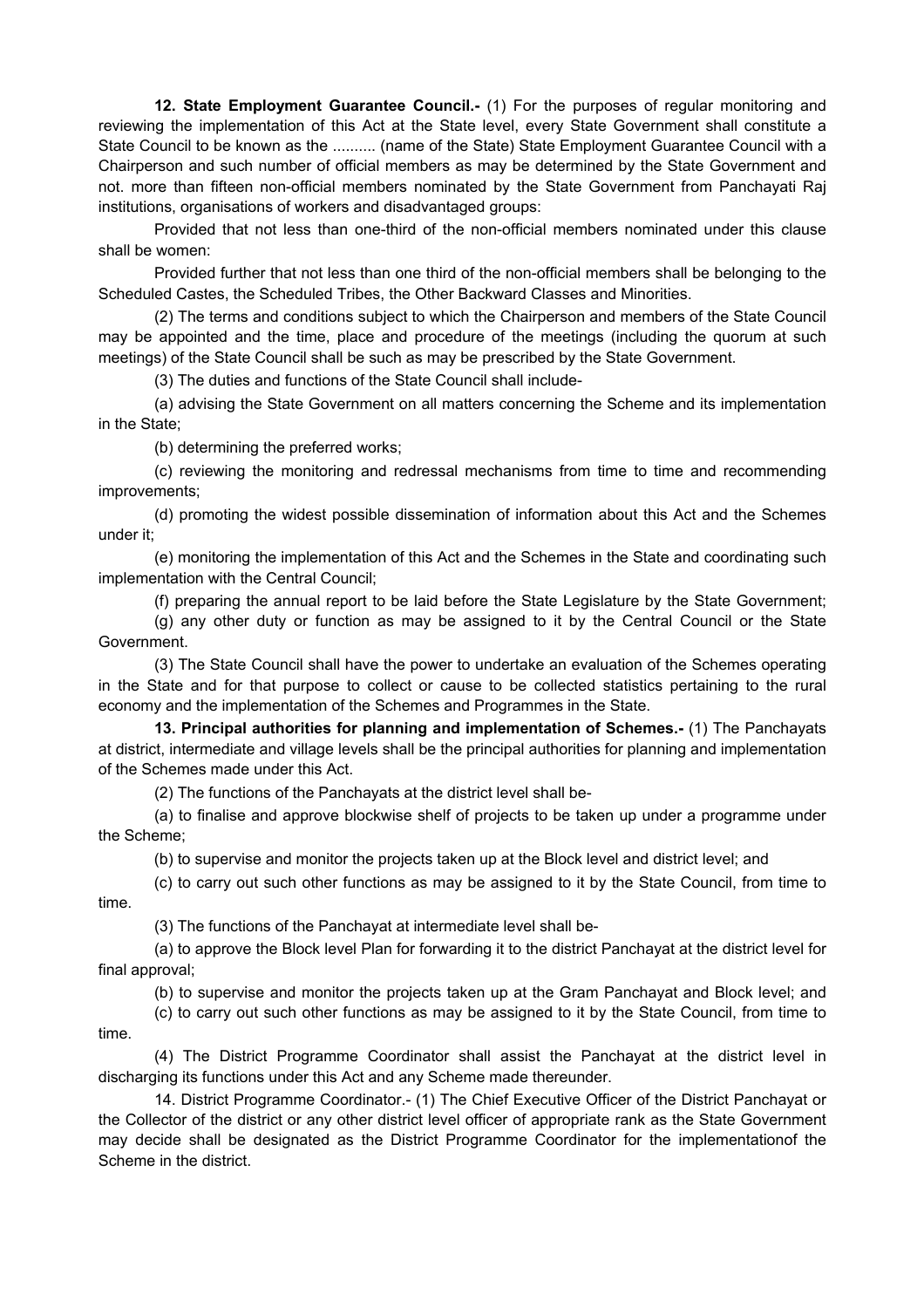(2) The District Programme Coordinator shall be responsible for the implementation of the Scheme in the district in accordance with the provisions of this Act and the rules made thereunder.

(3) The functions of the District Programme Coordinator shall be-

(a) to assist the district panchayat in discharging its functions under this Act and any scheme made thereunder;

(b) to consolidate the plans prepared by the Blocks and project proposals received from other implementing agencies for inclusion in the shelf of projects to be approved by the Panchayat at district level;

(c) to accord necessary sanction and administrative clearanc wherever necessary;

(d) to coordinate with the Programme Officers functioning within his jurisdiction and the implementing agencies to ensure that the applicants are provided employment as per their entitlements under this Act ;

(e) to review, monitor and supervise the performance of the Programme Officers;

(f) to conduct periodic inspection of the works in progress; and

(g) to redress th grievances of the applicants.

(4) The State Government shall delegate such administrative and financial powers to the District Programme Coordinator as may be required to enable him to carry out his functions under this Act.

(5) The Programme Officer appointed under sub-section (1) of section 15 and all other officers of the State Government and local authorities and bodies functioning within the district shall be responsible to assist the District Programme Coordinator in carrying out his functions under this Act and the Schemes made thereunder.

(6) The District Programme Coordinator shall prepare in the month of December every year a labour budget for the next financial year containing the details of anticipated demand for unskilled manual work in the district and the plan for engagement of labourers in the works covered under the Scheme and submit it to the district panchayat.

**15. Programme Officer.-** (1) At every Panchayat at intermediate level, the State Government shall appoint a person who is not below the rank of Block Development Officer with such qualifications and experience as may be determined by the State Government as Programme Officer at the Panchayat at intermediate level.

(2) The Programme Officer shall assist the Panchayat at intermediate level in discharging its functions under this Act and any Scheme made thereunder.

(3) The Programme Officer shall be responsible for matching the demand for employment with the employment opportunities arising from projects in the area under his jurisdiction.

(4) The Programme Officer shall prepare a plan for the Block under his jurisdiction by consolidating the project proposals prepared by the Gram Panchayats and the proposals received from intermediate panchayats.

(5) The functions of the Programme Officer shall include-

(a) monitoring of projects taken up by the Gram Panchayats and other implementing agencieswithin the Block;

(b) sanctioning and ensuring payment of-unemployment allowance to the .eligible households;

(c) ensuring prompt and fair payment of wages to all labourers employed under a programme of the Scheme within the Block;

(d) ensuring that regular social audits of all works within the jurisdiction of the Gram Panchayat are carried out by the Gram Sabha and that prompt action is taken on the objections raised in the social audit;

(e) dealing promptly with all complaints that may arise in connection with the implementation of the Scheme within the Block; and

(f) any other work as may be assigned to him by the District Programme Coordinator or the State Government.

(6) The Programme Officers shall function under the direction, control and superintendence of the District Programme Coordinator.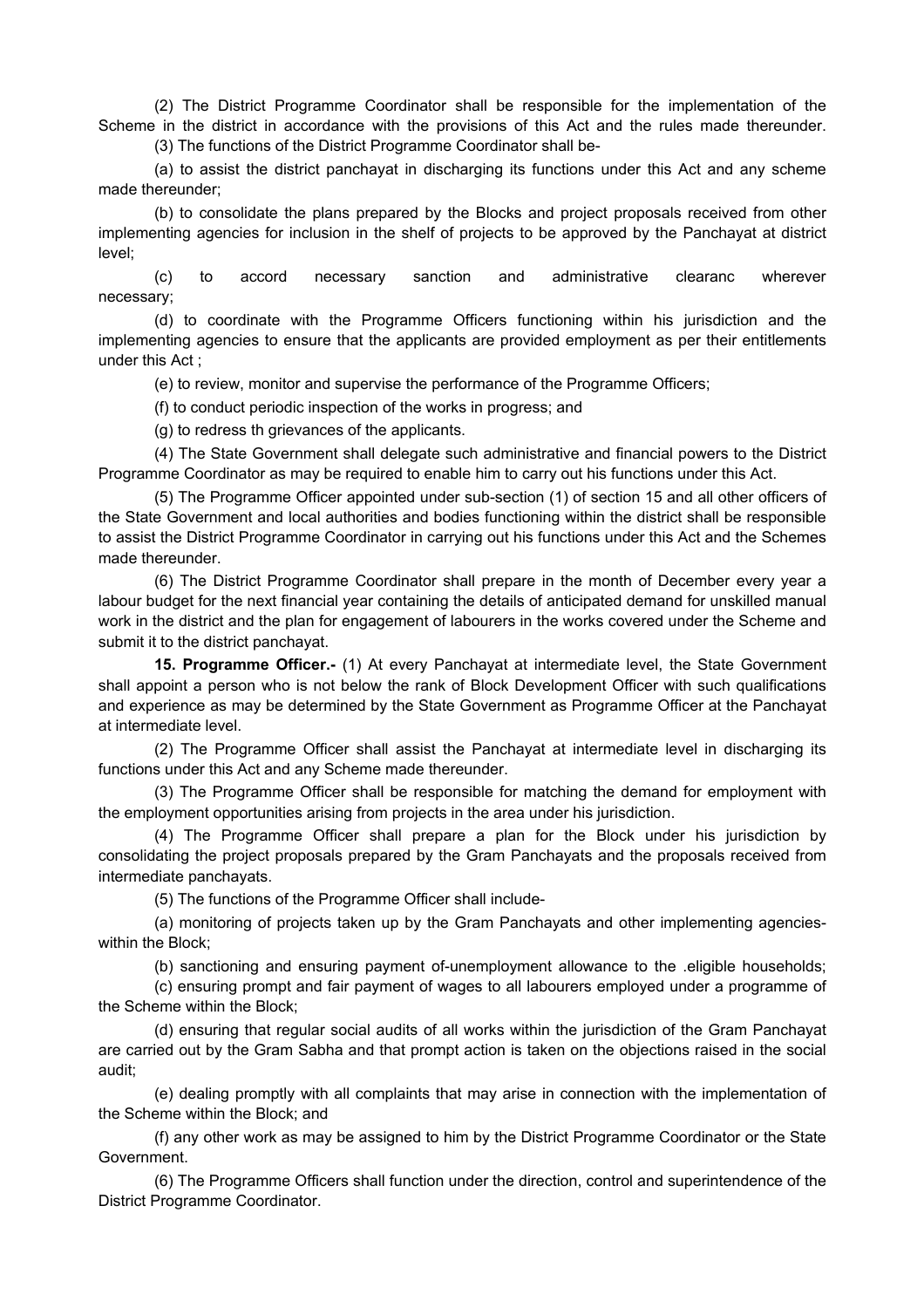(7) The State Government may, by order, direct that all or any of the functions of a Programme Officer shall be discharged by the Gram Panchayat or a local authority.

**16. Responsiblities of the Gram Panchayats.-** (1) The Gram Panchayat shall be responsible for identification of the projects in the Gram Panchayat area to be taken up under a Scheme as per the recommendations of the Gram Sabha and the Ward Sabhas and for executing and supervising such works.

(2) A Gram Panchayat may take up any project under a Scheme within the area of the Gram Panchayat as may be sanctioned by the Programme Officer.

(3) Every Gram Panchayat shall, after considering the recornmendations of the Gram Sabha and the Ward Sabhas, prepare a development plan and maintain a shelf of possible works to be taken up under the Scheme as and when demand for work arises.

(4) The Gram Panchayat shall forward its proposals for the development projects including the order of priority between different works to the Programme Officer for scrutiny and preliminary approval prior to the commencement of the year in which it is proposed to be executed.

(5) The Programme Officer shall allot at least fifty per cent of the works in terms of its cost under a Scheme to be implemented through the Gram Panchayats.

(6) The Programme Officer shall supply each Gram Panchayat with-

(a) the muster rolls for the works sanctioned to be executed by it; and

(b) a list of employment opportunities available elsewhere to the residents of the Gram Panchayat.

(7) The Gram Panchayat shall allocate employment opportunities among the applicants and ask them to report for work.

(8) The works taken up by a Gram Panchayat under a Scheme shall meet the required technical standards and measurements.

**17. Social audit of work by Gram Sabha.-** (1) The 'Gram Sabha shall monitor the execution of works within the Gram Panchayat.

2 The Gram sabha shall conduct regular social audits of all the projects under the Scheme taken up within the Gram Panchayat.

(3) The Gram Panchayat shall make available all relevant documents including the muster rolls, bills, vouchers, measurement books, copies of sanction orders and other connected books of account and papers to the Gram Sabha for the purpose of conducting the social audit.

**18. Responsibilities of State Government in implementing Scheme.-** The State Government shall make available to the District Programme Coordinator and the Programme Officers necessary staff and technical support as may be necessary for the effective implementation of the Scheme.

**19. Grievance redressal mechanism.-** The State Government shall, by rules, determine appropriate grievance redressal mechanisms at the Block level and the district level for dealing with any complaint by any person in respect of implementation of the Scheme and lay down the procedure for disposal of such complaints.

#### **CHAPTER-V**

# **ESTABLISHMENT OF NATIONAL AND STATE EMPLOYMENT GUARANTEE FUNDS AND AUDIT**

**20. National Employment Guarantee Fund.-** (1) The Central Government shall, by notification, establish a fund to be called the National Employment Guarantee Fund for the purposes of this Act.

(2) The Central Government may, after due approprition made by Parliament by law in this behalf, credit by way of grants or loans such sums of money as the Central Government may consider necessary to the National Fund.

(3) The amount standing to the credit of the National Fund shall be utilised in such manner and subject to such conditions and limitations as may be prescribed by the Central Government.

**21. State Employment Guarantee Fund.-** (1) The State Government may, by notification, establish a fund to be called the State Employment Guarantee Fund for the purposes of implementation of the Scheme.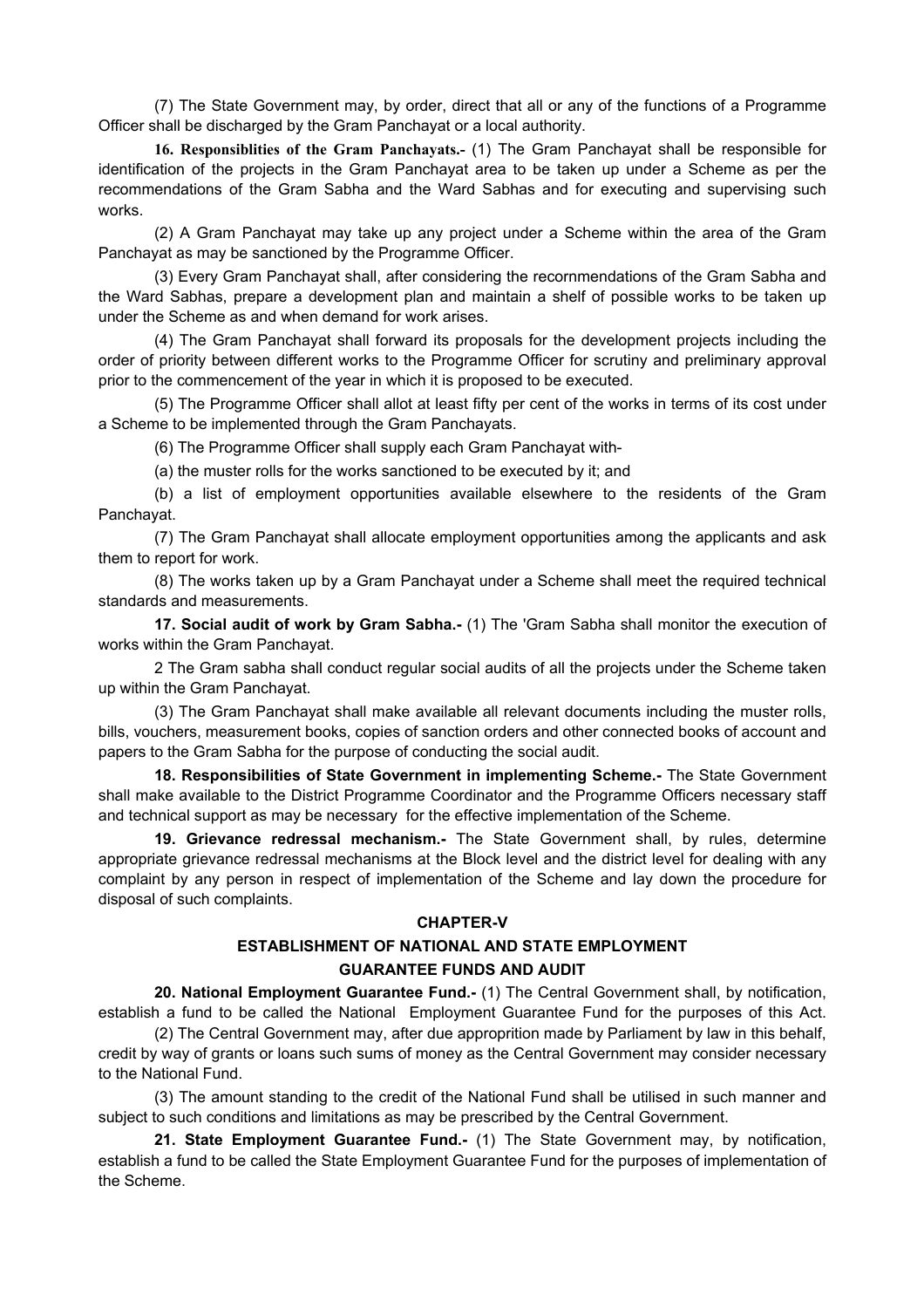(2) The amount standing to the credit of the State Fund shall be expended in such manner and subject to such conditions and limitations as may be prescribed by the State Government for the purposes of implementation of this Act and the Schemes made .thereunder and for meeting the administrative expenses in connection with the implementation of this Act.

(3) The State Fund shall be held and administered on behalf of the State Government in such manner and by such authority as may be prescribed by the State Government.

**22. Funding pattern.-** (1) Subject to the rules as may be made by the Central Government in this behalf, the Central Government shall meet the cost of the following, namely:-

(a) the amount required for payment of wages for unskilled manual work under the Scheme; (b) up to three-fourths of the material cost of the Scheme including payment of wages to skilled

and semi-skilled workers subject to the provisions of Schedule II;

(c) such percentage of the total cost of the Scheme as may be determined by the Central Government towards the administrative expenses, which may include the salary and allowances of the Programme Officers and his supporting staff, the administrative expenses of the Central Council, facilities to be provided under Schedule II and such other item as may be decided by the Central Government.

(2) The State Government shall meet the cost of the following, namely:-

(a) the cost of unemployment allowance payable under the Scheme;

(b) one-fourth of the material cost of the Scheme including payment of wages to skilled and semiskilled workers subject to the provisions of Schedule II;

(c) the administrative expenses of the State Council.

**23. Transparency and accountability.-** (1) The District Programme Coordinator and all implementing agencies in the District shall be responsible for the proper utilisation and management of the funds placed at their disposal for the purpose of implementing a Scheme.

(2) The State Government may prescribe the manner of maintaining proper books and accounts of employment of labourers and the expenditure incurred in connection with the implementation of the provisions of this Act and the Schemes made thereunder.

(3) The State Government may, by rules, determine the arrangements to be made for the proper execution of Schemes and programmes under the Schemes and to ensure transparency and accountability at all levels in the implementation of the Schemes.

(4) All payments of wages in cash and unemployment allowances shall be made directly to ,the person concerned and in the presence of independent persons of the community on pre-announced dates.

(5) If any dispute or complaint arises concerning the implementation of a Scheme by the Gram Panchayat, the matter shall be referred to the Programme Officer.

(6) The Programme Officer shall enter every complaint in a complaint register maintained by him and shall dispose of the disputes and complaints within seven days of its receipt and in case it relates to a matter to be resolved by any other authority it shall be forwarded to such authority under intimation to the complainant.

**24. Audit of accounts.-** (1) The Central Government may, in consultation with the Comptroller and Auditor General of India, prescribe appropriate arrangements for audits of the accounts of the Schemes at all levels.

(2) The accounts of the Scheme shall be maintained in such form and in such manner as may be prescribed by the State Government.

# **CHAPTER-VI**

# **MISCELLANEOUS**

**25. Penalty for non-compliance.-** Whoever contravenes the provisions of this Act shall on conviction be liable to a fine which may extend to one thousand rupees.

**26. Power to delegate.-** (1) The Central Government may, by notification, direct that the powers exercisable by it (excluding the power to make rules) may, in such circumstances and subject to such conditions and limitations, be exercisable also by the State Government or such officer subordinate to the Central Government or the State Government as it may specify in such notification.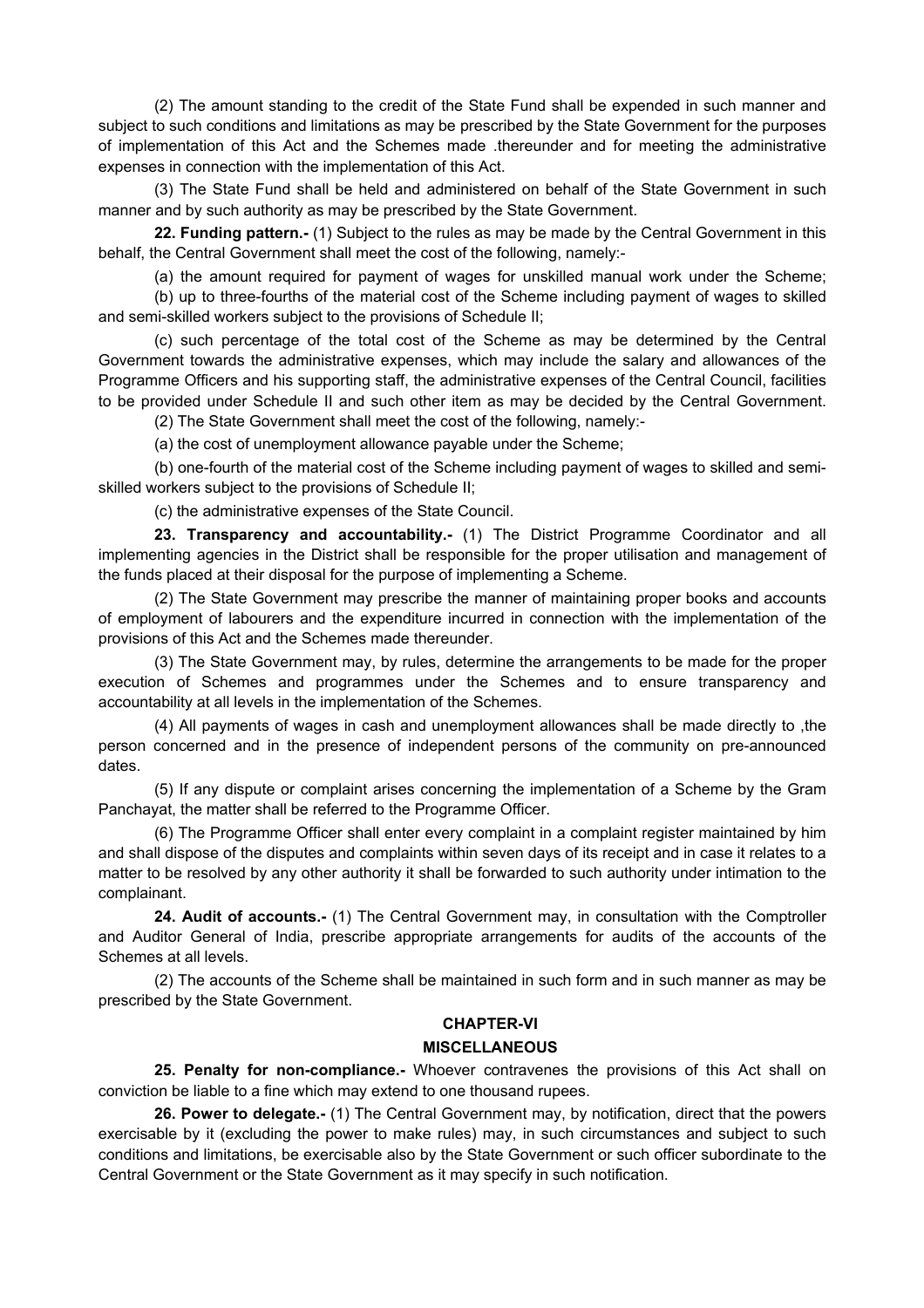(2) The State Government may, by notification, direct that the powers exercisable by it (excluding the power to make rules and Schemes) may, in such circumstances and subject to such conditions and limitations, be exercisable also, by such officer subordinate to it as it may specify in such notification.

**27. Power of Central Government to give directions.-** (1) The Central Government may give such directions as it may consider necessary to the State Government for the effective implementation of the provisions of this Act.

(2) Without prejudice to the provisions of sub-section (1), the Central Government may, on receipt of any complaint regarding the issue or improper utilisation of funds granted under this Act in respect of any Scheme if prima facie satisfied that there is a case, cause an investigation into the complaint made by any agency designated by it and if necessary, order stoppage of release of funds to the Scheme and institute appropriate remedial measures for its proper implementation within a reasonable period of time.

**28. Act to have overriding effect.-** The provisions of this Act or the Schemes made thereunder shall have effect notwithstanding anything inconsistent therewith contained in any other law for the time being in force or in any instrument having effect by virtue of such law:

Provided that where a State enactment exists or is enacted to provide employment giaramtee for unskilled manual work to rural households consistent with the provisions of this Act under which the entitlement of the households is not less than and the conditions of employment are not inferior to what is guaranteed under this Act, the State Government shall have the option of implementing its own enactment:

Provided further that in such cases the financial assistance shall be paid to the concerned State Government in such manner as shall be determined by the Central Government, which shall not exceed what the State would have been entitled to receive under this Act had a Scheme made under this Act had to be implemented.

**29. Power to amend Schedules.-** (1) If the Central Government is satisfied that it is necessary or expedient so to do, it may, by notification, amend Schedule I or Schedule II and thereupon Schedule I or Schedule II, as the case may be, shall be deemed to have been amended accordingly.

(2) A copy of every notification made under sub-section (1) shall be laid before each House of Parliament as soon as may be after it is made.

**30. Protection of action taken in good faith.-** No suit, prosecution or other legal proceedings shall lie against the District Programme Coordinator, Programme Officer or any other person who is, or who is deemed to be, a public servant within the meaning of section 21 of the Indian Penal'Code in respect of anything which is in good faith done or intended to be done under this Act or the rules or Schemes made thereunder. (45 of 1860)

**31. Power of Central Government to make rules.-** (1) The Central Government may, by notification, and subject to the condition of previous publication, make rules to carry out the provisions of this Act.

(2) In particular, and without the prejudice of the foregoing power, such rules may provide for all or any of the following matters, namely:-

(a) the number of representatives of the State Governments under clause (e) of sub-section (3) of section 10;

(b) the terms and conditions subject to which the Chairman and other members of the Central Council may be appointed, and the time, place and procedure of the meetings (including the quorum at such meetings) of the Central Council, under sub-section (4) of section 10;

(c) the manner in which and the conditions and limitations subject to which the National Fund shall be utilised under sub-section (3) of section 20;

(d) the rules relating to funding pattern to meet the cost of certain items under sub-section (1) of section 22;

(e) any other matter which is to be, or may be, prescribed or in respect of which provision is to be made by the Central Government by rules.

**32. Power of State Government to make rules.-** (1) The State Government may, by notification, and subject to the condition of previous publication, and consistent with this Act and the rules made by the Central Government, make rules to carry out the provisions of this Act.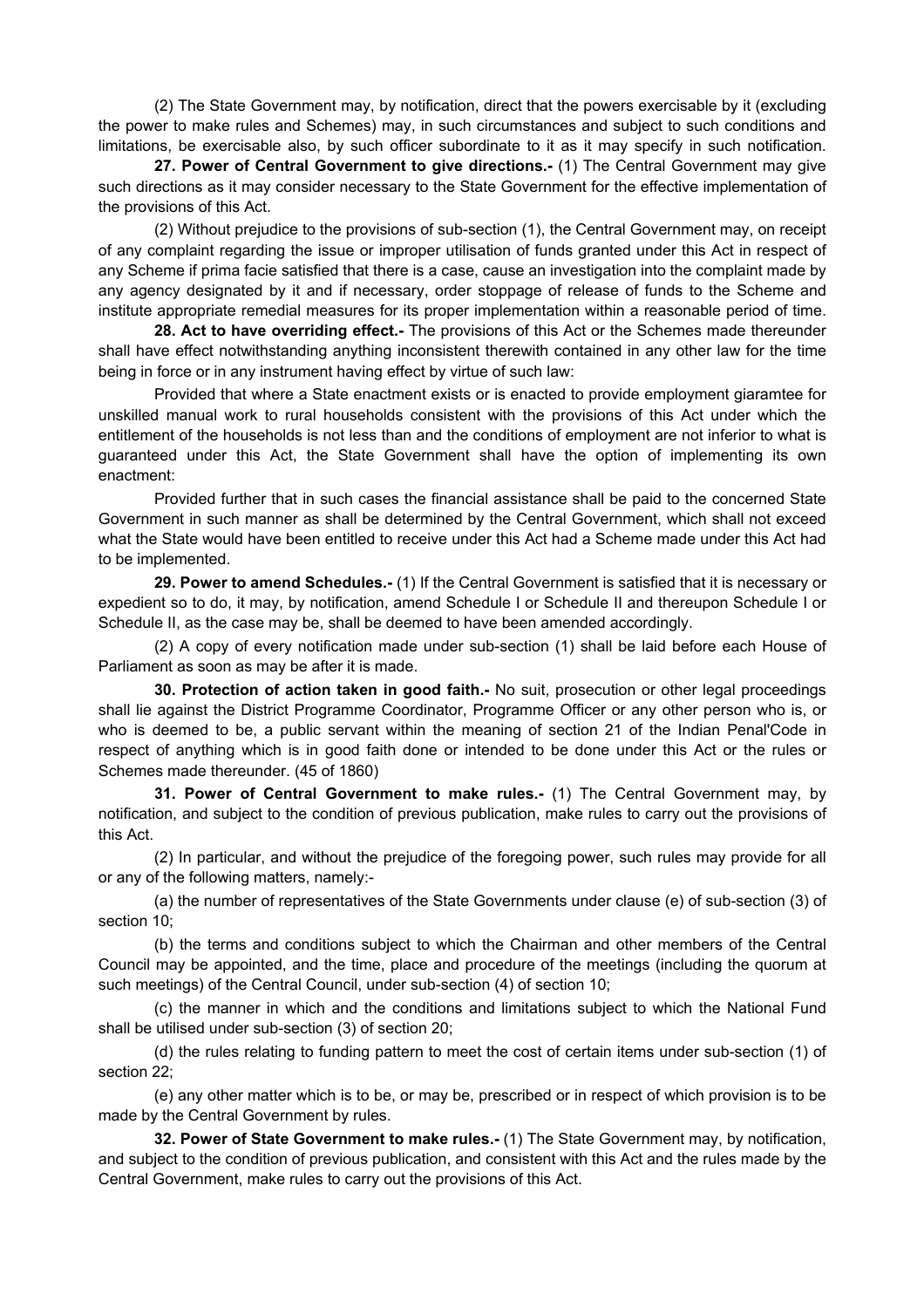(2) In particular, and without prejudice to the generality of the foregoing power, such rules may provide for all or any of the following matters, namely:-

{a) the terms and conditions upon which eligibility for unemployment allowance may be determined under sub-section (2) of section 7;

(b) the procedure for payment of unemployment allowance under sub-section (6) of section 7;

(c) the terms and conditions subject to which the Chairperson and members of the State Council may be appointed, and the time, place and procedure of the meetings (including the quorum at such meetings) of their appointment to the State Council, under sub-section (2) of section 12;

(d) the grievance redressal mechanism at the Block level and the District level and the procedure to be followed in such matter under section19;

(e) the manner in which and the conditions and limitations subject to which the State Fund shall be utilised under sub-section (2) of section 21;

(f) the authority who may administer and the manner in which he may hold the State Fund under sub-section (3) of section 21;

(g) the manner of maintaining books of account of employment of labourers and the expenditure under sub-section (2) of section 23;

(h) the arrangements required for proper execution of Schemes under sub-section (3) of section 23;

(I) the form and manner in which the accounts of the Scheme shall be maintained under subsection (2) of section 24;

(j) any other matter which is to be, or may be, prescribed or in. respect of which prvision is to be made by the State Government by rules.

**33. Laying of rules and Schemes.-** (1) Every rule made by the Central Government under this Act shall be laid, as soon as may be after it is made, before each House of Parliament, while it is in session, for a total period of thirty days which may be comprised in one session or in two or more successive sessions, and if, before the expiry of the session immediately following the session or the successive sessions aforesaid, both Houses agree in making any modification in the rule or both the Houses agree that the rule should not be made, the rule shall have thereafter have effect only in such modified form or be of no effect, as the case may be; so, however, that any such modification or annulment shall be without prejudice to the validity of anything previously done under that rule.

(2) Every rule or Scheme made by the State Government under this Act shall, as soon as may be after it is made, be laid before each House of the State Legislature where there are two Houses, and where there is one House of the State Legislature, before that House.

**34. Power to remove difficulties.-** (1) If any difficulty arises in giving effect to the provisions of this Act, the Central Government may, by order published in the Official Gazette, make such provisions, not inconsistent with the provisions of this Act, as appear to it to be necessary or expedient for removing the difficulty: Provided that no order shall be made under this section after the expiry of three years from the commencement of this Act.

(2) Every order made under this section shall be laid, as soon as may be after it is made, before each House of Parliament.

#### **SCHEDULE-I**

#### **[See section 4(3)]**

# **Minimum Features of a Rural Employment Guarantee Scheme**

**1. The focus of the Scheme shall be on the following works in their order of priority:-** (i) water conservation and water harvesting;

(ii) drought proofing (including afforestation and tree plantation);

(iii) irrigation canals including micro and minor irrigation works;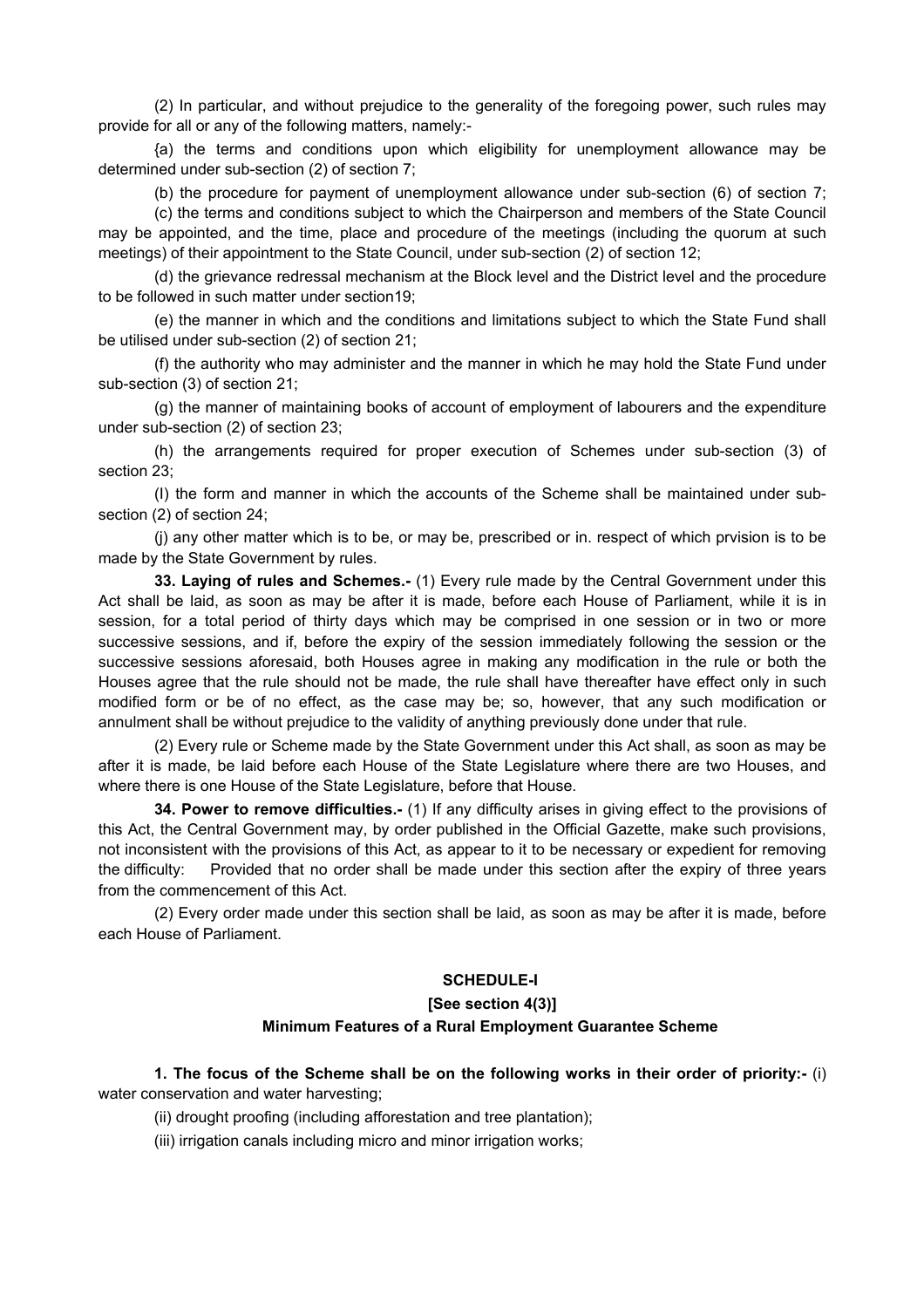(iv) provision of irrigation facility to land owned by households belonging to the Scheduled Castes and Scheduled Tribes or to land of beneficiaries of land reforms or that of the beneficiaries under the IndiraAwas Yojana of the Government of India;

(v) renovation of traditional water bodies including desilting of tanks;

(vi) land development;

(vii) flood control and protection works including drainage in water logged areas;

(viii) rural connectivity to provide all-weather access; and

(ix) any other work which may be notified by e Central Government in consultation with the State Government.

2. Creation of durable assets and strengthening the livelihood resource base of the rural poor shall be an important objective of the Scheme.

3. The works taken up under the scheme shall be in rural areas.

4. The State Council shall prepare a list of preferred works for different areas based on their ability to create durable assets.

5. The Scheme shall be subject to appropriate arrangements as may be laid down by the State Government under the rules issued by it for proper maintenance of the public assets created under the Scheme.

6. Under no circumstances shall the labourers be paid less than the wage rate

7. When wages are directly linked with the quantity of work, the wages shall be paid according to the schedule of rates fixed by the State Government for different types of work every year, in consultation with the State Council.

8. The schedule of rates of wages for unskilled labourers shall be so fixed that a person working for seven hours would nonnally earn a wage equal to the wage rate}

9. The cost of material component of projects including the wages of the skilled and semi-skilled workers taken up under the Scheme shall not exceed forty per cent of the total project costs.

10. It shall be open to the Programme Officer and Gram Panchayat to direct any person who applied for employment under the Scheme to do work of any type pennissible under it.

11. The Scheme shall not pennit engaging any contractor for implementation of the projects under it.

12. As far as practicable, a task funded under the Scheme shall be performed by using manual labour and not machines.

13. Every Scheme shall contain adequate provisions for ensuring transparency and accountability at all level of implementation.

14. Provisions for regular inspection and supervision of works taken up under the Scheme shall be made to ensure proper quality of work as well as to ensure that the total wages paid for the completion of the work is commensurate with the quality and quantity of work done.

15. The District Programme Coordinator, the Programme Officer and the GramPanchayat implementing the Scheme shall prepare annually a report containing the facts and figures and achievements relating to the implementation of the Scheme within his or its jurisdiction and a copy of the same shall be made available to the public on demand and on payment of such fee as may be specified in the Scheme.

16. All accounts and records relating to the Scheme shall be made available for public scrutiny and any person desirous of obtaining a copy or relevant extracts therefrom may be provided such copies or extracts on demand and after paying such fee as may be specified in the Scheme.

17. A copy of the muster rolls of each Scheme or project under a Scheme shall be made available in the offices of the Gram Panchayat and the Programme Officer for inspection by any person interested after paying such fee as may be specified in the Scheme.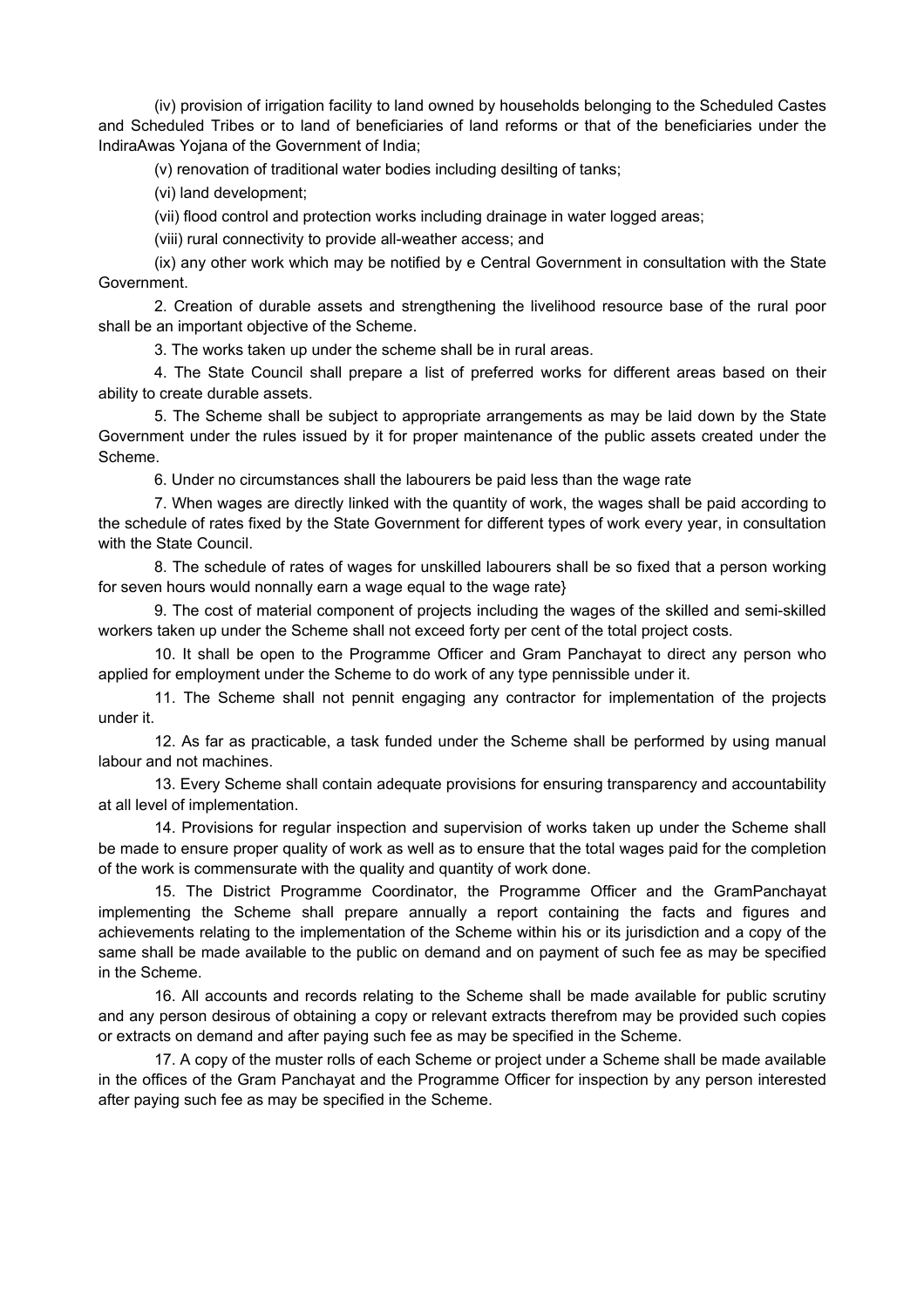## **SCHEDULE II**

#### **[See section 5]**

# **CONDITIONS FOR GUARANTEED RURAL EMPLOYMENT UNDER A SCHEME AND MINIMUM ENTITLEMENTS OF LABOURERS**

## **1. The adult members of every household who-** (i) reside in any rural areas; and

(ii) are willing to do unskilled manual work,may submit their names, age and the address of the household to the Gram Panchayat at the village level (hereafter in this Schedule referred to as the Gram Panchayat) in the jurisdiction of which they reside for registration of their household for issuance of a job card.

2. It shall be the duty of the Gram Panchayat to register the household, after making such enquiry as it deems fit and issue a job card containing such details of adult members of the household affIxing their photographs, as may be specified by the State Government in the Scheme.

3. The registration made under paragraph 2 shall be for such period as may be laid in the Scheme, but in any case not less than five years, and may be renewed from time to time.

4. Every adult member of a registered household whose name appears in the job card shall be entitled to apply for unskilled manual work under the Scheme.

5. All registered persons belonging to a household shall be entitle to employment in accordance with the Scheme made under the provisions of this Act, for many days as each applicant may request, subject to a maximum of one hundred days per household in a given financial year.

6. The Programme Officer shall ensure that every applicant referred to in paragraph 5 shall be provided unskilled manual work in accordance with the provisions of the Scheme within fifteen days of receipt of an application or from the date he seeks work in case of advance application, whichever is later:

Provided that priority shall be given to women in such a way that at least one-third of the beneficiaries shall be women who have registered and requested for work under this Act ;

7. Applications for work must be for at least fourteen days of continuous work.

8. There shall be no limit Qn the number of days of employment for which a person may apply, or on the number of days of employment actually provided to him subject to the aggregate entitlement of the household.

9. Applications for work may be submitted in writing either to the Gram Panchayat or to the Programme Officer, as may be specified in the Scheme.

10. The Gram Panchayat and Programme Officer, as the case may be, shall be bound to accept valid applications and to issue a dated receipt to. the applicant. Group applications may also be submitted.

11. Applicants who are provided with work shall be so intimated in writing, by means of a letter sent to him at the address given in the job card and by a public notice displayed at the office of the Panchayats at the district, intermediate or village level.

12. As far as possible, employment shall be provided within a radius offive kilometres of the village where the applicant resides at the time of applying.

13. A new work under the Scheme shall be commenced only if-

(a) at least fifty labourers become available for such work; and

(b) the labourers cannot be absorbed in the ongoing works:

Provided that this condition shall not be applicable for new works, as determined by the State Government, in hilly areas and in respect of aforestation.

14. In cases the employment is provided outside such radius, it must be provided within the Block, and the labourers shall be paid ten per cent. of the wage rate as extra wages to meet additional transportation and living expenses.

15. A period of employment shall ordinarily be at least fourteen days continuously with not'more than six days in a week.

16. In all cases where unemployment allowance is paid, or due to be paid, the Programme Officer shall inform the District Programme Coordinator in writing the reasons why it was not possible for him to provide employment or cause to provide employment to the applicants.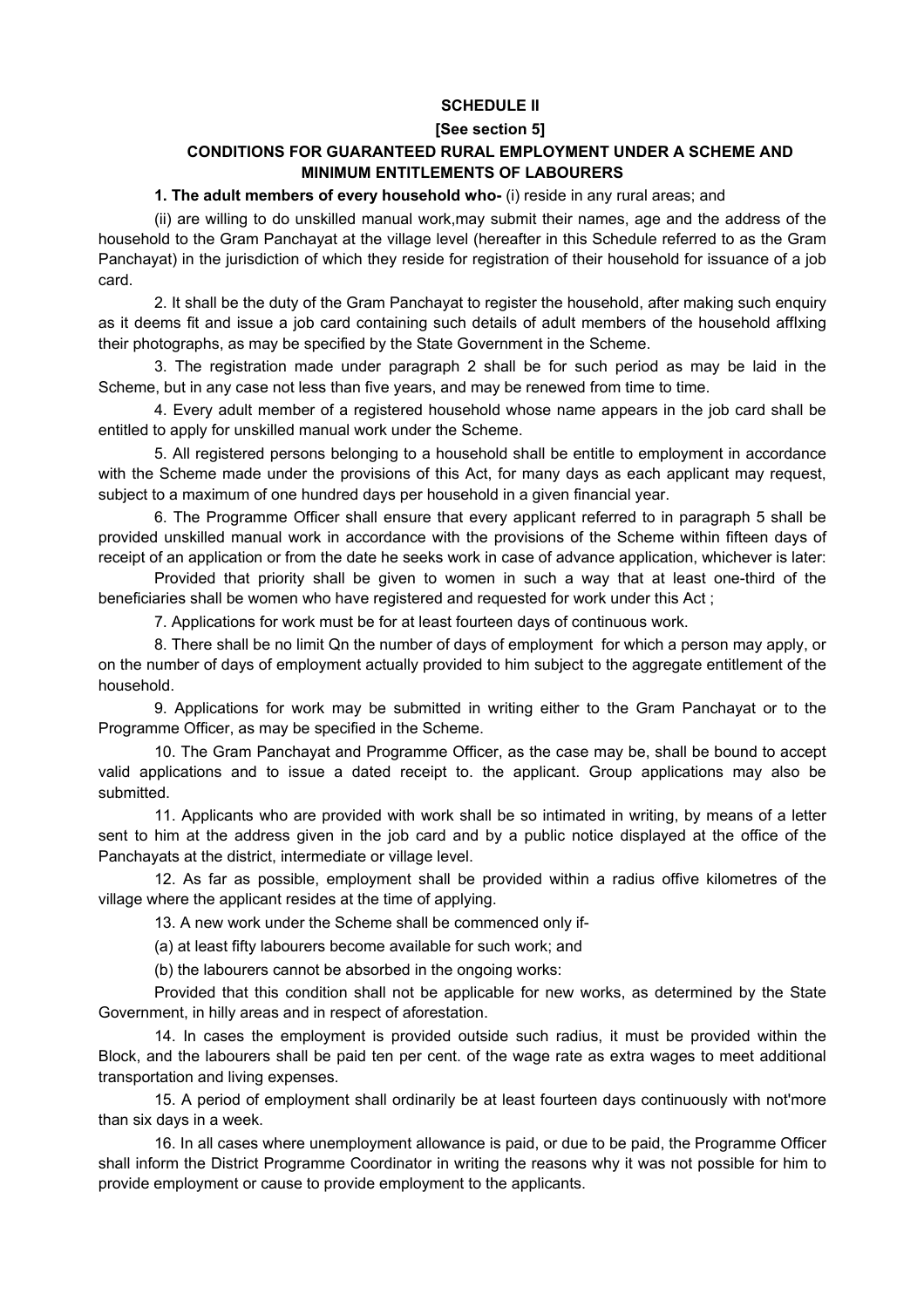17. The District Programme Coordinator shall, in his Annual Report to the State Council, explain as to why employment could not be provided in cases where payment of unemployment allowance is involved.

18. Provision shall be made in the Scheme for advance applications, that is, applications which may be submitted in advance of the date from which employment is sought.

19. Provision shall be made in the Scheme for submission of multiple applications by the same person provided that the corresponding periods for which employment is sought do not overlap.

20. The Gram panchayat shall prepare and maintain or cause to be prepared and maintained such registers, vouchers and other documents in such form and in such manner as may be specified in the Scheme containing particulars of job cards and passbooks issued, name, age and address of the head of the household and the adult members of the household registered with the Gram Panchayat.

21. The Gram Panchayat shall send such list or lists of the names and addresses of households and their adult members registered with it and supply such other information to the concerned Programme Officer at such periods and in such form as may be specified in the Scheme.

22. A list of persons who are provided with the work shall be displayed on the notice board of the Gram Panchayat and at the office of the Programme Officer and at such other places as the Programme Officer may deem necessary and the list shall be open for inspection by the State Government and any person interested.

23. If the Gram panchayat is satisfied at any time that a person has registered with it by furnishing false information, it may direct the Programme Officer to direct his name to be struck off from the register and direct the applicant to return the job card:

Provided that no such action under this paragraph shall be directed unless the applicant has been given an opportunity of being heard in the presence of two independent persons.

24. If any personal injury is caused to any person employed under the Scheme by accident arising out of and in the course of his employment, he shall be entitled to, free of charge, such medical treatment as is admissible under the Scheme.

25. Where hospitalisation of the injured worker is necessary, the State Government shall arrange for such hospitalisation including accommodation, treatment, medicines and payment of daily allowance not less than half of the wage rate required to be paid had the injured been engaged in the work.

26. If a person employed under a Scheme dies or becomes permanently disabled by accident arising out of and in the course of employment, he shall be paid by the implementing agency an ex gratia payment at the rate of twenty-five thousand rupees or such amount as may be notified by the Central Government, and the amount shall be paid to the legal heirs of the deceased or the disabled, as the case may be.

27. The facilities of safe drinking water, shade for children and periods of rest, first-aid box with adequate material for emergency treatment for minor injuries and other health hazards connected with the work being performed shall be provided at the work site.

28. In case the number of children below the age of six years accompanying the women working at any site are five or more, provisions shall be made to depute one of such women worker to look after such children.

29. The person deputed under paragraph 28 shall be paid wage rate.

30. In case the payment of wages is not made within the period specified under the Scheme, the labourers shall be entitled to receive payment of compensation as per the provisions of the Payment of Wages Act, 1936 (4 of 1936).

31. The wages under a Scheme may be paid either wholly in cash or in cash and kind provided that at least one-fourth of the wages shall be paid in cash only.

32. The State Government may prescribe that a portion of the wages in cash may be paid to the labourers on a daily basis during the period of employment.

33. If any personal injury is caused by accident to a child accompanying any person who is employed under a Scheme, such person shall be entitled to, free of charge, such medical treatment for the child as may be specified in the Scheme and in case of death or disablement, through an ex gratia payment as may be determined by the State Government.